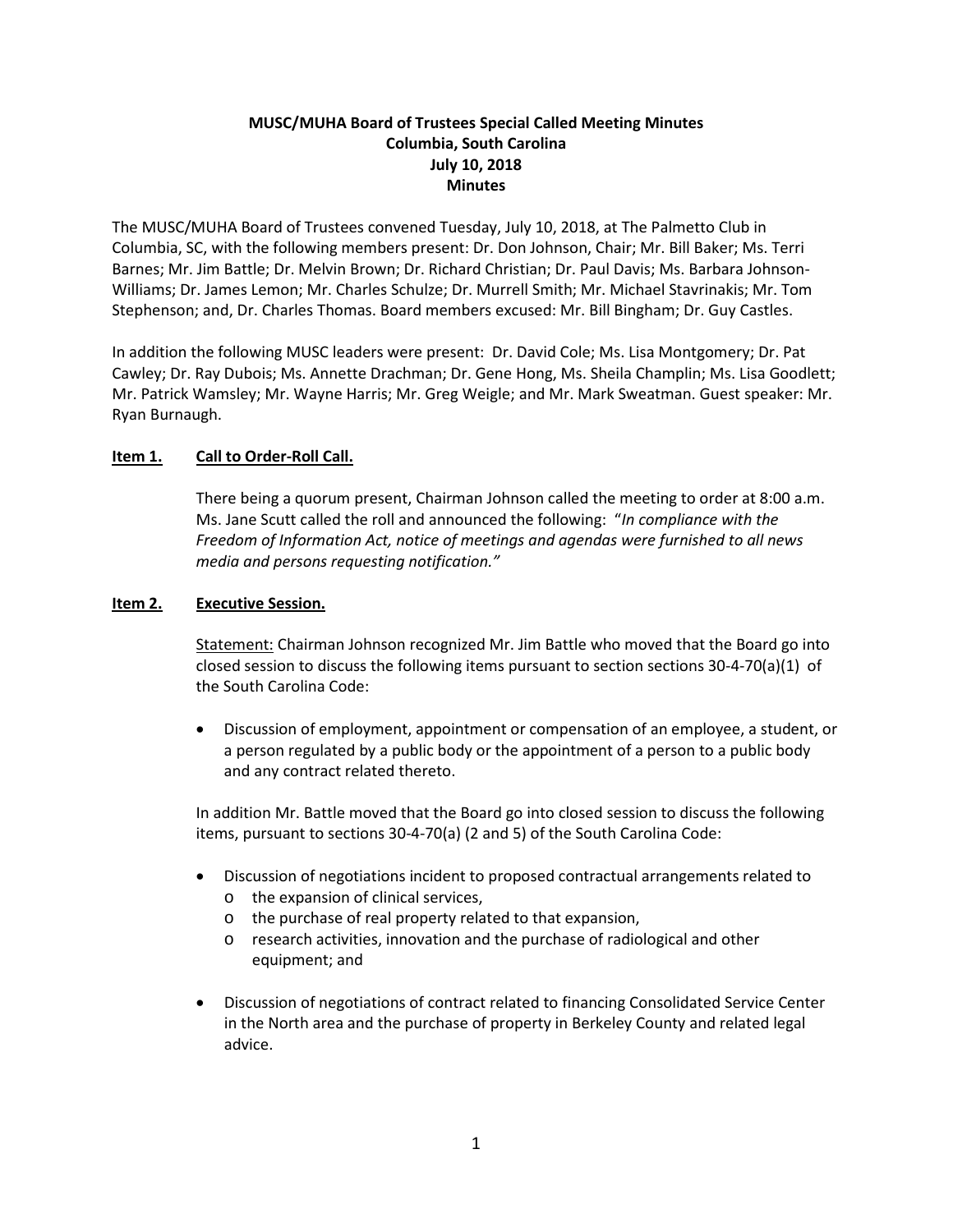Board Action: The motion was seconded, voted on and unanimously carried for the Board to move into executive session. Dr. Johnson announced that the board would be moving into executive session at this time.

At 11:22 a.m. the Board returned to open session with no action taken.

# **Item 3. Resolution Authorizing MUHA to Petition the State Fiscal Accountability Authority (SFAA) for Approval of Debt.**

Statement: Ms. Lisa Goodlett, CFO, MUHA, presented a proposed resolution authorizing MUHA to petition SFAA to approve the issuance of debt in an amount not to exceed placement of \$38M at an interest rate not to exceed 5%, including \$10M to purchase land in Berkeley County and \$28M to construct the Consolidated Service Center in the North Charleston area, and to take other actions necessary in connection therewith.

Recommendation of Administration: That the resolution be approved.

Board Action: Mr. Schulze moved for approval of the resolution. The motion to approve the resolution was seconded, voted on and unanimously carried.

#### **Item 4. MUSC FY2019 Budget.**

Statement: Ms. Lisa Montgomery, Executive Vice President for Finance and Operations kicked off the budget presentations segment of the Board meeting and gave a brief overview of the budget process. She reminded the board that at this meeting today the budgets are presented at a high level and are presented for information only. The FY2019 detailed budgets will be mailed out along with the Board agenda materials and formal approval will be requested at the August Board of Trustees meeting.

After providing a five-year history of relevant MUSC statistics, Mr. Patrick Wamsley, Chief Financial Officer, MUSC, presented the proposed Fiscal Year 2019 University Operating Budget, which included \$702 million of revenues, \$780 million of expenditures and net other additions of \$104 million.

Mr. Wamsley reported that FY2019 appropriations, including hospital pass-throughs, total \$98 million and include \$3.5 million of new revenues for the Capital Renewal Plan, \$5 million for the Statewide Health Innovations program and approximately \$750,000 for employer fringes.

Tuition revenues are projected to be \$103 million; research revenues will be \$200 million and MUSC Physicians is budgeting \$76 million of reimbursements. A budgeted bottom line of \$25.7 million is caused by the planned sale of two properties. An average 2% pay-forperformance salary increase, along with expenditures associated with increased grant spending comprise the major changes affecting expenditures.

Recommendation of Administration: That this be received as information.

Board Action: Received as information.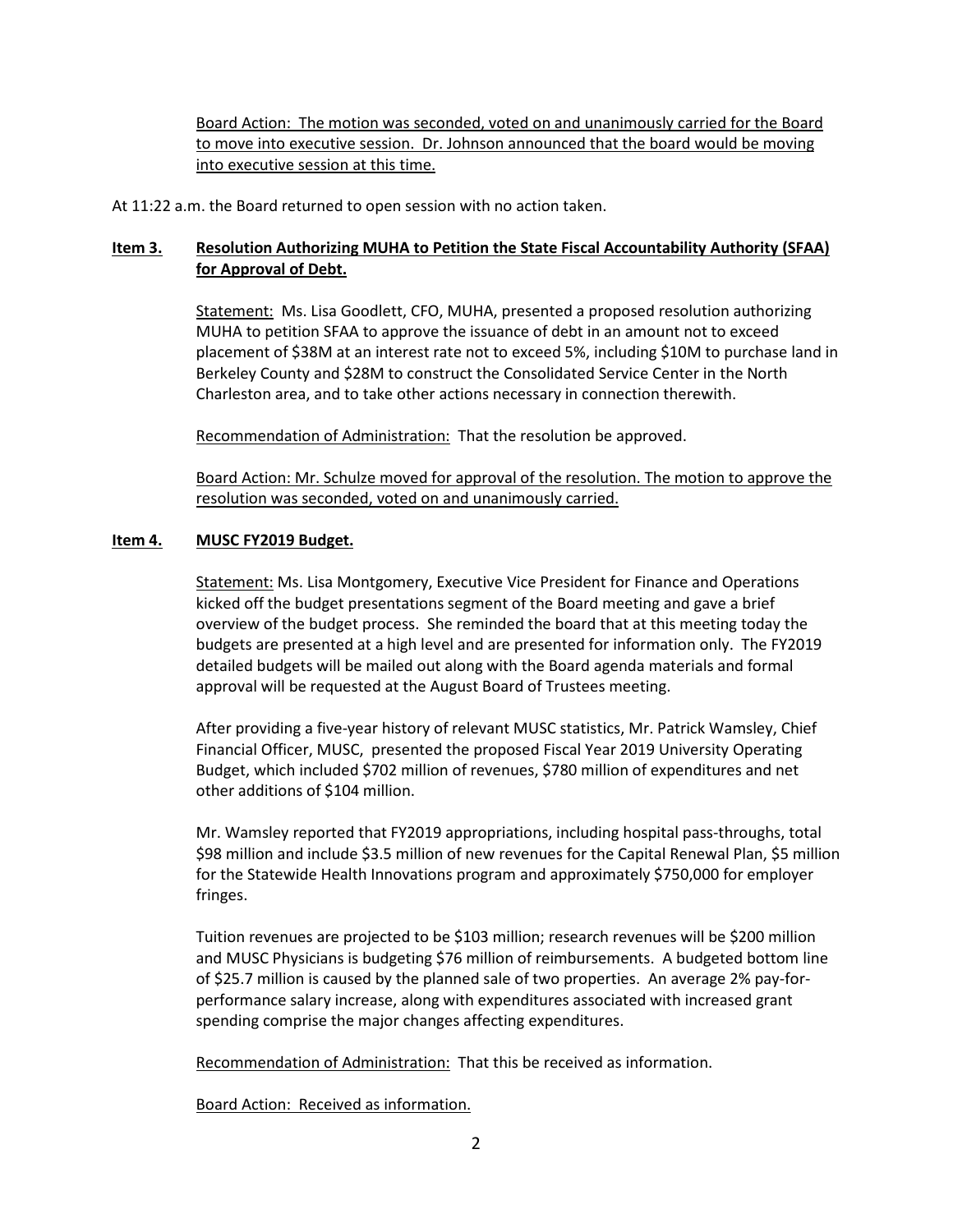#### **Item 5. MUSC Health FY2019 Budget.**

Statement: Ms. Goodlett presented the proposed operating budgets for FY19 as well as the long-range financial plan for MUSC Health, which consists of MUSC Physicians, MUHA and MUSC Strategic Ventures.

As the Health System faces the risks of consolidation (which could impact its market rates with commercial rates), health care reform and pressure of providers; having a long-range strategic and financial plan are critical. Key tenants of the financial stability are for MUHA to have a 3% FASB operating margin and to maintain a threshold of 45.50 days cash on hand.

|            | <b>MUSCP</b> | <b>MUHA</b>  | <b>MSV</b>  | Eliminating | Total        |
|------------|--------------|--------------|-------------|-------------|--------------|
| Net Income | \$293,966    | \$35,933,792 | \$62,458    | (5292,960)  | \$35,997,256 |
| Net Margin | 0.1%         | 2.3%         | 1.3%        |             | 1.9%         |
| Capital    | \$13,690,385 | \$63,800,000 | \$7,600,000 |             | \$85,090,385 |
| Spend      |              |              |             |             |              |

| In FY19 performance, the Health System anticipates the following results: |  |  |  |
|---------------------------------------------------------------------------|--|--|--|
|                                                                           |  |  |  |

Ms. Goodlett walked the board through the major reasons for MUHA missing the operational expense budget and MUSCP's better than expected performance largely driven by supplemental Medicaid in FY18. The board also reviewed the expected operational improvements by category for FY19 specifically related to MUHA.

Recommendation of Administration: That this be received as information.

Board Action: Received as information.

#### **Item 6. Legislative Update.**

Statement: Mr. Sweatman reported that MUSC's total state budget allocation increased by 7.5% over last fiscal year which included additional 207 FTEs; \$5 million recurring in statewide Health Innovations; \$3.5 million one-time in Capital Renewal; \$5 million one-time and \$1 million additional recurring in Telehealth; and, \$1 million non-recurring in Statewide Teaching Partnership (AnMed) through Rural Health Proviso through DHHS to MUHA. Sweatman commented that MUSC had a great legislative year and thanked Katherine Haltiwanger and Quenton Tompkins for their hard work in helping to achieve this success. Mr. Sweatman then introduced Mr. Ryan Burnaugh, Health Policy Director, State House Ways and Means Committee, who gave a brief update to the board on the legislative session that just ended and the impact on healthcare.

Recommendation of Administration: That this report be received as information.

Board Action: Received as information.